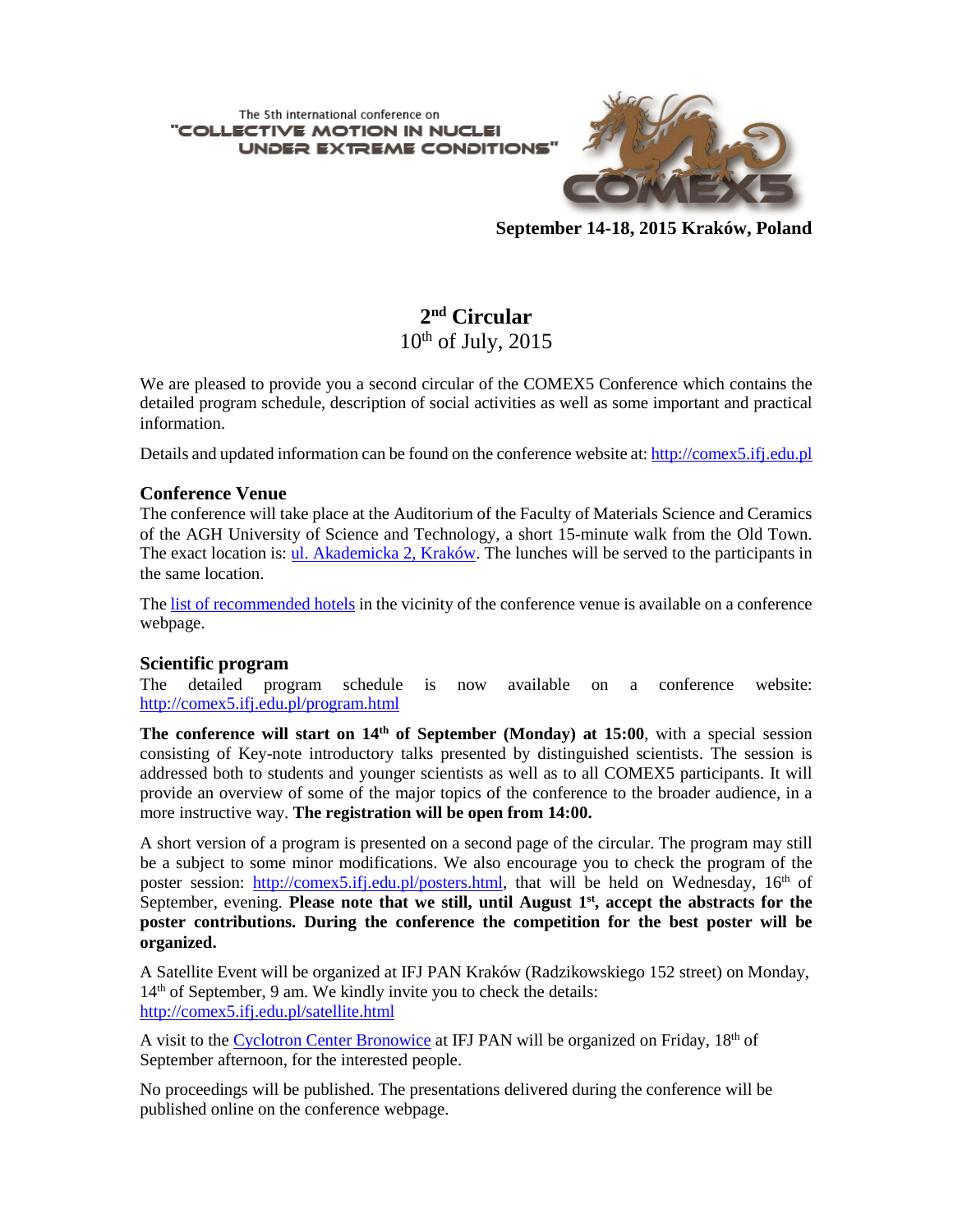|                       |                                                                                                |                           | Tuesday                                                                    |                              | Wednesday                                         |                                                            | Thursay                                                      |                            |                                                                                  |                                                                               | Friday                               |                 | Time           |
|-----------------------|------------------------------------------------------------------------------------------------|---------------------------|----------------------------------------------------------------------------|------------------------------|---------------------------------------------------|------------------------------------------------------------|--------------------------------------------------------------|----------------------------|----------------------------------------------------------------------------------|-------------------------------------------------------------------------------|--------------------------------------|-----------------|----------------|
| 08:30                 |                                                                                                |                           | Paul-Gerhard                                                               |                              | Nguyen Dinh Dang                                  |                                                            | <b>Heiko Scheit</b>                                          |                            |                                                                                  |                                                                               | <b>Dieter Frekers</b>                |                 | 08:30          |
| 08:45                 |                                                                                                | Registration              | Reinhard                                                                   |                              |                                                   |                                                            |                                                              |                            | <b>Mikhail Urin</b>                                                              |                                                                               |                                      |                 | 08:45          |
| 09:00                 |                                                                                                |                           | Angela Bracco                                                              |                              | Michał Ciemała                                    |                                                            | <b>Didier Beaumel</b>                                        |                            | <b>Hoazhao Liang</b>                                                             |                                                                               | <b>Artemis Spyrou</b>                |                 | 09:00          |
| 09:15                 | Satellite Event (IFJ PAN,<br>Radzikowskiego 152)<br><b>OPENING OF THE</b><br><b>CONFERENCE</b> |                           | Deniz Savran                                                               | excitations modes in nuclei  |                                                   | Studies of the decay of highly<br>cited stat               |                                                              |                            |                                                                                  |                                                                               |                                      | sarrophysics    | 09:15          |
| 09:30                 |                                                                                                |                           |                                                                            |                              | <b>Indranil Mazumdar</b>                          |                                                            | <b>David Jenkins</b>                                         | <b>Valentin Nesterenko</b> |                                                                                  | <b>Nils Paar</b>                                                              |                                      | 09:30           |                |
| 09:45                 |                                                                                                |                           | <b>Chihiro Iwamoto</b>                                                     |                              | <b>Simone Ceruti</b>                              |                                                            | <b>Aurora Tumino</b>                                         |                            | <b>Paul Stevenson</b>                                                            |                                                                               | <b>Konrad Czerski</b>                | Applications in | 09:45<br>10:00 |
| 10:00<br>10:15        |                                                                                                |                           | <b>Oliver Wieland</b><br><b>Ricardo Avigo</b><br><b>Simon G. Pickstone</b> |                              | <b>Balaram Dey</b>                                |                                                            | Jonathan Wilson                                              | instrumentation            | <b>Eduardo Lanza</b>                                                             | Novel methods                                                                 | <b>Kamila Sieja</b>                  |                 | 10:15          |
| 10:30                 |                                                                                                |                           |                                                                            |                              | <b>Simone Valdre</b>                              |                                                            | <b>Oliver Kirsebom</b>                                       |                            | <b>Ersa Yuksel</b>                                                               |                                                                               | Hiroaki Utsunomiya                   |                 | 10:30          |
| 10:45                 |                                                                                                |                           |                                                                            |                              | <b>Concetta Parascandolo</b>                      |                                                            | <b>Jie Chen</b>                                              |                            | <b>Jan Kvasil</b>                                                                |                                                                               |                                      |                 | 10:45          |
| 11:00                 |                                                                                                |                           |                                                                            |                              |                                                   |                                                            |                                                              |                            |                                                                                  | Coffee break 10:45-11:10                                                      |                                      | 11:00           |                |
| 11:15                 |                                                                                                |                           | <b>Coffee break</b>                                                        |                              | <b>Coffee break</b>                               |                                                            | <b>Coffee break</b>                                          |                            | <b>Coffee break</b>                                                              |                                                                               | Sudhee R. Banerjee 25'               |                 | 11:15          |
| 11:30                 |                                                                                                |                           | Noritaka Shimizu                                                           |                              | Atsushi Tamii                                     |                                                            | <b>Thomas Roger</b>                                          | Novel                      | Andrzej Góźdź                                                                    |                                                                               |                                      | 11:30           |                |
| 11:45                 |                                                                                                |                           | Collective and new                                                         |                              |                                                   |                                                            |                                                              |                            |                                                                                  |                                                                               | Georgi Georgiev 25'                  | facilities      | 11:45          |
| 12:00                 |                                                                                                |                           | Konstanze Boretzky                                                         |                              | Naftali Auerbach                                  |                                                            | Chiara Mazzocchi                                             |                            | Andrea Idini                                                                     |                                                                               |                                      | 12:00           |                |
| 12:15                 |                                                                                                |                           |                                                                            |                              |                                                   | Spin and isospin modes                                     |                                                              |                            | <b>Mariola Kłusek-Gaweda</b><br><b>Sophie Peru</b><br><b>Francois Lechaftois</b> |                                                                               | Mikhail Itkis 25'                    | Existing        | 12:15          |
| 12:30                 |                                                                                                |                           | <b>Magne Guttormsen</b>                                                    |                              | Masaki Sasano                                     |                                                            | Anna Corsi                                                   |                            |                                                                                  |                                                                               |                                      |                 | 12:30          |
| 12:45                 |                                                                                                |                           |                                                                            |                              |                                                   |                                                            |                                                              |                            |                                                                                  |                                                                               | <b>Bogdan Fornal 25'</b>             |                 | 12:45<br>13:00 |
| 13:00<br>13:15        |                                                                                                |                           | <b>Vera Derya</b><br><b>Johann Isaak</b>                                   |                              | <b>Maciej Konieczka</b><br><b>Monotobu Takaki</b> |                                                            | A.K. Rhine Kumar<br>Keiichi Kisamori                         |                            | <b>Artur Dobrowolski</b><br><b>Bhoomika Maheshwari</b>                           |                                                                               | Lunch                                |                 | 13:15          |
| 13:30                 |                                                                                                |                           |                                                                            |                              |                                                   |                                                            |                                                              |                            |                                                                                  |                                                                               | Calin A. Ur 25'                      |                 | 13:30          |
| 13:45                 |                                                                                                |                           | Lunch                                                                      |                              | Lunch                                             |                                                            | Lunch                                                        |                            | Collectivity at low                                                              |                                                                               |                                      | 13:45           |                |
| 14:00                 |                                                                                                |                           |                                                                            |                              |                                                   |                                                            |                                                              |                            |                                                                                  | <b>Ismael Martel 25'</b>                                                      | <b>facilities</b><br>Future          | 14:00           |                |
| 14:15                 |                                                                                                |                           |                                                                            |                              |                                                   |                                                            | Ani Aprahamian                                               |                            |                                                                                  |                                                                               |                                      | 14:15           |                |
| 14:30                 |                                                                                                |                           | Gianluca Colo                                                              |                              | Jacek Dobaczewski                                 |                                                            | <b>Costel Petrache</b>                                       |                            |                                                                                  | <b>Marek Lewitowicz 25'</b>                                                   |                                      | 14:30           |                |
| 14:45                 |                                                                                                |                           |                                                                            |                              |                                                   |                                                            | Natalia Cieplicka-Oryńczak<br><b>Rin Yokoyama</b>            |                            |                                                                                  | <b>Sydney Gales 25' - Outlook</b><br>and high :<br><b>CLOSING 15:15-15:30</b> |                                      | 14:45           |                |
| 15:00                 |                                                                                                |                           | Sonia Bacca                                                                |                              | Yoshitaka Fujita                                  |                                                            |                                                              |                            |                                                                                  |                                                                               |                                      | 15:00           |                |
| 15:15                 |                                                                                                |                           |                                                                            |                              |                                                   |                                                            |                                                              |                            | <b>Raj Kumar</b>                                                                 |                                                                               |                                      | 15:15           |                |
| Registration<br>15:30 |                                                                                                | <b>Marine Vandebrouck</b> |                                                                            | hot nuclei                   | Jie Meng                                          |                                                            | <b>Hongjie Li</b>                                            |                            |                                                                                  | Farewell Coffee 15:30-16:00                                                   |                                      | 15:30           |                |
| 15:45                 | <b>Witek Nazarewicz 40'</b>                                                                    |                           |                                                                            |                              |                                                   |                                                            |                                                              | <b>Ajay Deo</b>            |                                                                                  |                                                                               |                                      |                 | 15:45          |
| 16:00                 |                                                                                                |                           | <b>Remco Zegers</b>                                                        | Giant resonances in cold and | <b>Alexander Volya</b>                            | Multiphonon excitations, clustering and pairing effects in |                                                              |                            |                                                                                  |                                                                               |                                      |                 | 16:00          |
| 16:15                 | Muhsin Harakeh 40'                                                                             |                           | <b>Masonari Dozono</b>                                                     |                              | <b>Mark Spieker</b>                               |                                                            |                                                              |                            |                                                                                  |                                                                               |                                      |                 | 16:15          |
| 16:30<br>16:45        | Stanisław Kistryn 30'                                                                          |                           | <b>Coffee break</b>                                                        |                              | <b>Coffee break</b>                               |                                                            |                                                              |                            |                                                                                  | Visit to the Cyclotron Center                                                 |                                      | 16:30<br>16:45  |                |
| 17:00                 |                                                                                                |                           | Nasser Kalantar-                                                           |                              | <b>Excitations</b>                                |                                                            |                                                              |                            |                                                                                  |                                                                               | Bronowice at IFJ PAN (16:00<br>18:00 |                 | 17:00          |
| 17:15                 | Introductory talks<br><b>Coffee break</b><br>$(17:20-17:40)$                                   |                           | Nayestanaki                                                                |                              | <b>Elias Khan</b>                                 |                                                            |                                                              |                            |                                                                                  |                                                                               |                                      |                 | 17:15          |
| 17:30                 |                                                                                                |                           |                                                                            |                              |                                                   |                                                            |                                                              |                            |                                                                                  |                                                                               |                                      |                 | 17:30          |
| 17:45                 |                                                                                                |                           | Attila Krasznahorkay                                                       |                              | <b>Roelof Bijker</b>                              |                                                            |                                                              |                            |                                                                                  |                                                                               |                                      |                 | 17:45          |
| 18:00                 | Baha Balantekin 40'                                                                            |                           | <b>Yogesh Gupta</b>                                                        |                              | Yanlin Ye                                         |                                                            |                                                              |                            |                                                                                  |                                                                               |                                      | 18:00           |                |
| 18:15                 | General<br><b>Rick Casten 40'</b>                                                              |                           | <b>Shinsuke Ota</b>                                                        |                              |                                                   |                                                            | Excursion to Wieliczka Salt Mine & Conference dinner (16:00- |                            |                                                                                  |                                                                               |                                      | 18:15           |                |
| 18:30                 |                                                                                                |                           | <b>Chandan Ghosh</b><br>Jumpei Yasuda<br><b>Iyabo Usman</b>                |                              | <b>Francesco Cappuzzello</b>                      |                                                            | 24:00)                                                       |                            |                                                                                  |                                                                               |                                      | 18:30           |                |
| 18:45                 | Paweł Olko 30'                                                                                 |                           |                                                                            |                              |                                                   |                                                            |                                                              |                            |                                                                                  |                                                                               |                                      | 18:45           |                |
| 19:00                 |                                                                                                |                           |                                                                            |                              |                                                   | <b>Vazgen Sargsyan</b>                                     |                                                              |                            |                                                                                  |                                                                               |                                      |                 | 19:00          |
| 19:15                 |                                                                                                |                           | <b>Dinesh Negi</b>                                                         |                              | <b>Nicu Sandulescu</b>                            |                                                            |                                                              |                            |                                                                                  |                                                                               |                                      |                 | 19:15<br>19:30 |
| 19:30<br>19:45        |                                                                                                |                           |                                                                            |                              |                                                   |                                                            |                                                              |                            |                                                                                  |                                                                               |                                      |                 | 19:45          |
|                       | 20:00<br><b>Welcome coctail at Collegium</b><br>Maius UJ (20:00-22:00)                         |                           | Walking tour "Kraków by<br>night" - for interested                         |                              | <b>Poster Session</b>                             |                                                            |                                                              |                            |                                                                                  |                                                                               |                                      |                 | 20:00          |
| 20:15                 |                                                                                                |                           |                                                                            |                              |                                                   |                                                            |                                                              |                            |                                                                                  |                                                                               |                                      |                 | 20:15          |
| 20:30                 |                                                                                                |                           |                                                                            |                              |                                                   |                                                            |                                                              |                            |                                                                                  |                                                                               |                                      | 20:30           |                |
| 20:45                 |                                                                                                |                           |                                                                            |                              |                                                   |                                                            |                                                              |                            |                                                                                  |                                                                               |                                      |                 | 20:45          |

**Invited seminars**

*Contributed seminars*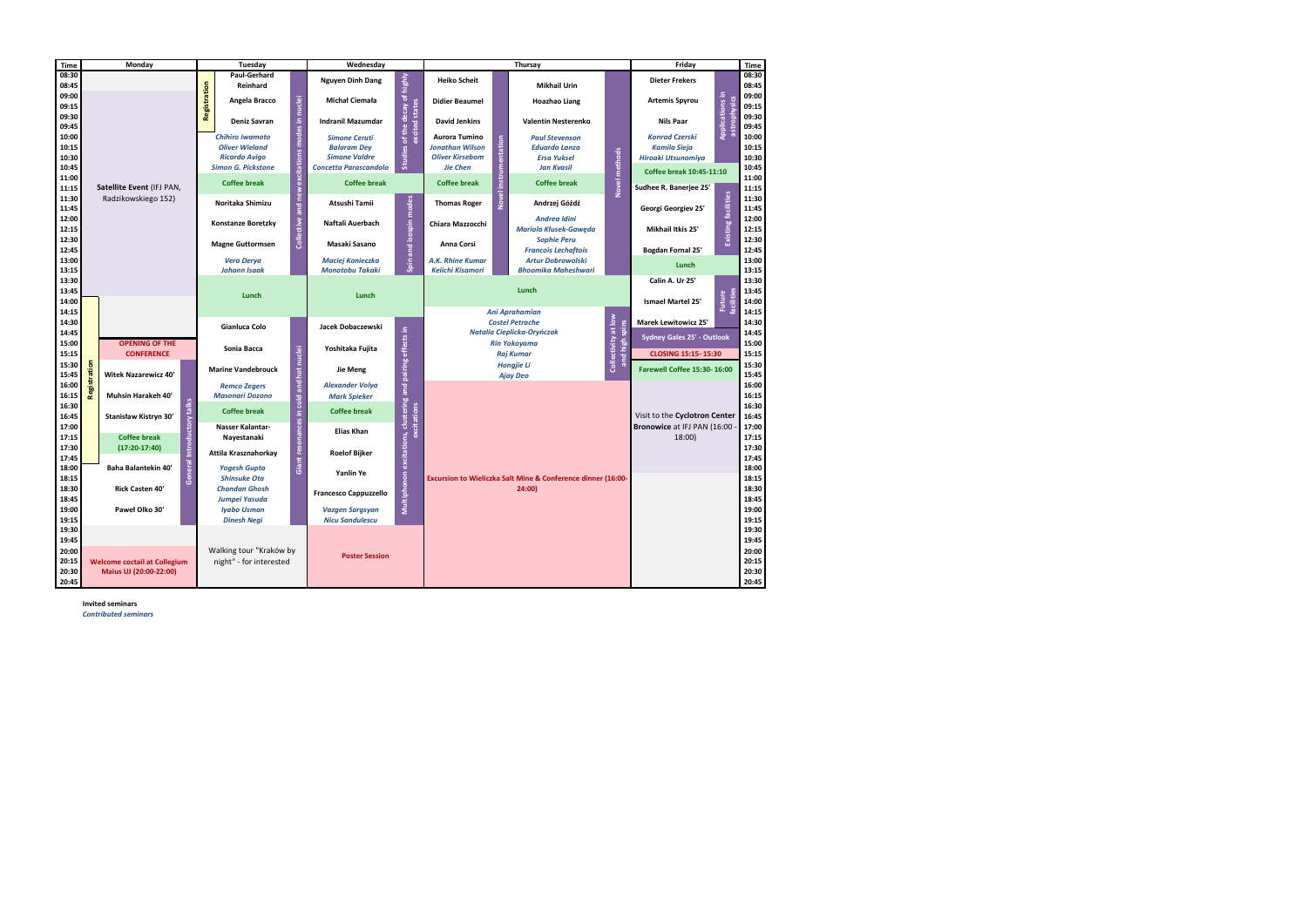# **Social events**

The welcome cocktail will take place in the evening of the first day of the conference  $(14<sup>th</sup>$  of September) and will be served at [Collegium](http://www.uj.edu.pl/en_GB/uniwersytet/muzea/collegium-maius) Maius, the historical building of the Jagiellonian University (Jagiellońska 15 street).

The excursion to the [Wieliczka](http://www.wieliczka-saltmine.com/) Salt Mine will take place on Thursday,  $17<sup>th</sup>$  of September in the afternoon and will be followed in the evening by a conference dinner in a traditional restaurant [Folwark](http://www.folwarkzalesie.pl/en/) Zalesie. The "Wieliczka" Salt Mine is one of the most valuable monuments of material and spiritual culture in Poland. Each year it is visited by more than one million tourists from all over the world. It is also a world class monument, featuring among twelve objects on the UNESCO's World Cultural and Natural Heritage List. Today, the "Wieliczka" Salt Mine combines many centuries of tradition and modernity, the history of several hundred years and an underground metropolis with extensive infrastructure. As the temperature underground ranges between 14° and 16° C you should bring some warm clothing. There are 800 steps to climb of which 350 at the beginning take you down into the mine. Please take comfortable shoes.

The following conference dinner will take place at the [Zalesie Manor Complex.](http://www.folwarkzalesie.pl/en/) It has 200 year long history and is a place where buildings were erected subsequently to form interesting rural architecture. In 2001 the buildings were adapted for a comfortable accommodation base and a farm restaurant where traditional Polish dishes are served. The dinner will be accompanied by a live folklore music and a presentation of the traditional dances.

A walking, guided tour "Kraków by night" will be organized on Tuesday, 15<sup>th</sup> of September, late evening, for interested participants. The tour includes all the highlights of the Old Town that made Kraków famous. It follows the Royal Route with the spectacular Matejki Square, Florian Gate, Florianska Street, Main Square, Grodzka Street and Wawel Hill. On the way there are plenty of monuments, old merchant houses, traditional cafes and restaurants.

#### **Conference fees**

Cost of participation is **250 euros** if paid before **July 13th, 2015 (extended deadline).** After this date an **extra charge of 50 euros** applies. The deadline for registration and payment is **August 15th, 2015**.

The cost of participation covers:

- o conference materials,
- o coffee breaks and lunches (from Tuesday until Friday)
- o social events including welcome cocktail, excursion and conference dinner

The conference fee for an accompanying person is 80 euros and covers the welcome cocktail, excursion and conference dinner.

Please note that the conference fee does not cover accommodation. A list of recommended hotels in which rooms has been pre-reserved at a special prices for conference participants is available at the conference webpage. In addition, a number of low-cost single and double rooms in the students dormitory located at a 15 minutes' walk from the conference site is also available for online reservation during the registration.

# **Registration and payment**

The registration to the [conference](http://comex5.ifj.edu.pl/) is open. Please register to the conference through the conference [webpage.](http://comex5.ifj.edu.pl/) Deadline for registration is **August 15<sup>th</sup>**, 2015. A variety of payment methods including online credit card payment are available.